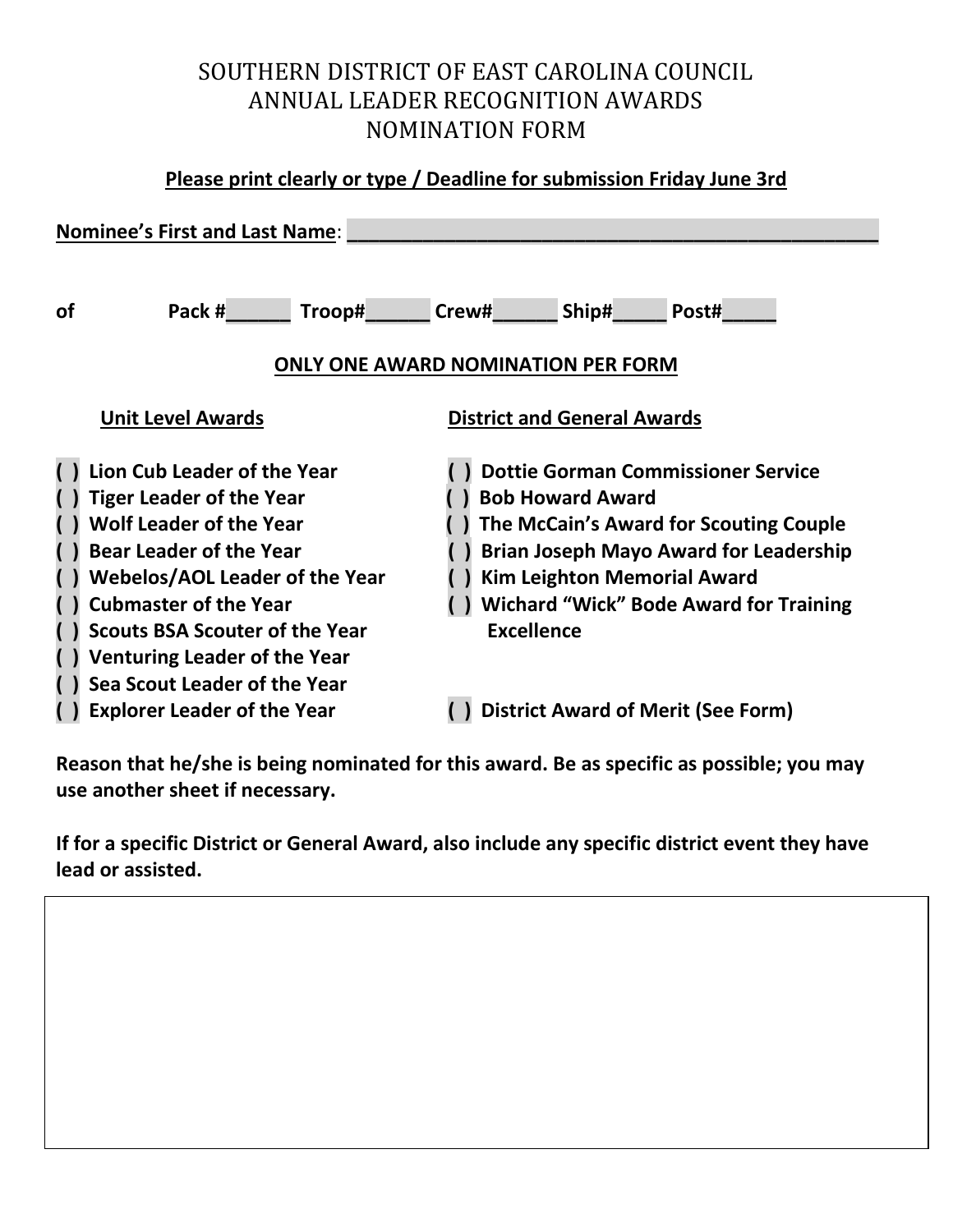# SOUTHERN DISTRICT OF EAST CAROLINA COUNCIL ANNUAL LEADER RECOGNITION AWARDS NOMINATION FORM

- **Is nominee trained in their Registered position? ( ) Yes ( ) No**
- **Number of Roundtables (either in person or zoom) they have attended during the past 12 months \_\_\_\_\_\_\_**
- **Training courses completed**

• **Awards or Special Recognitions Received: (Name of Award/Date)** 

• **Community Activities involved with outside of Scouting (church, civic, school)** 

**Nominated by: \_\_\_\_\_\_\_\_\_\_\_\_\_\_\_\_\_\_\_\_\_\_\_\_\_\_\_\_\_\_\_\_\_\_\_\_\_\_\_\_\_\_\_\_\_\_\_\_\_\_\_\_\_\_\_\_\_**

Your phone number and email: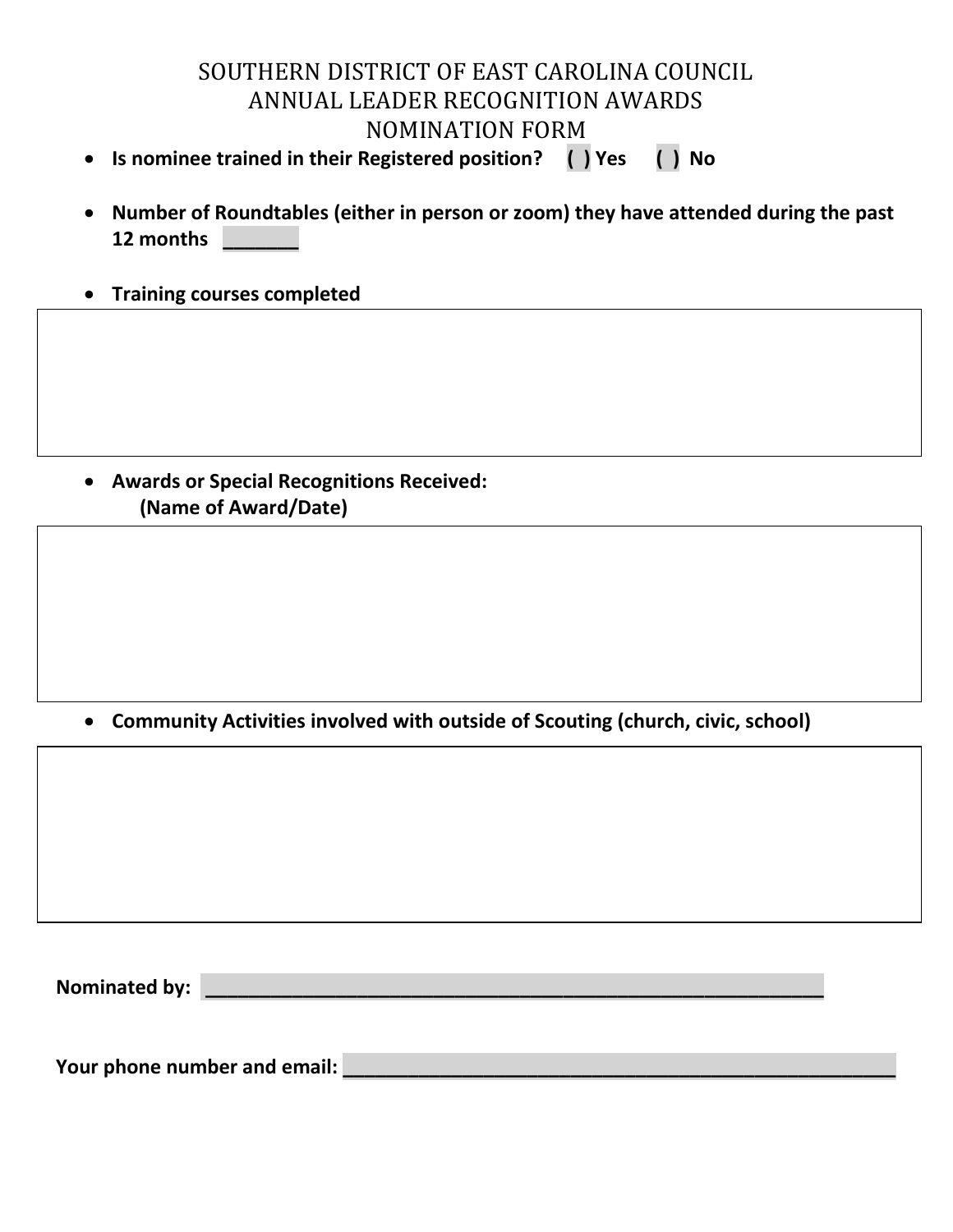# **SOUTHERN DISTRICT OF EAST CAROLINA COUNCIL ANNUAL LEADER RECOGNITION AWARDS NOMINATION FORM**

| <b>AWARD</b>                                                                           | <b>CRITERIA</b>                                                                                                                                                                                                                                                                                                                                                                                                                                                                       |
|----------------------------------------------------------------------------------------|---------------------------------------------------------------------------------------------------------------------------------------------------------------------------------------------------------------------------------------------------------------------------------------------------------------------------------------------------------------------------------------------------------------------------------------------------------------------------------------|
| <b>All Unit</b><br>Leader of the<br><b>Year Awards</b>                                 | Any registered Scouter who has demonstrated outstanding service<br>to Scouting in their Unit.                                                                                                                                                                                                                                                                                                                                                                                         |
| <b>The Dottie</b><br>Gorman<br><b>Commissioner of</b><br>the Year Award                | Any registered Scouter who has demonstrated outstanding service<br>to Scouting through the Commissioner Service.<br>Unit Commissioners, Roundtable Commissioners,<br>District Commissioner/Assistants are eligible.                                                                                                                                                                                                                                                                   |
| <b>Bob Howard</b><br><b>Award</b>                                                      | Any person (not necessarily a registered Scouter) who has<br>provided outstanding service to Camp Sam Hatcher.                                                                                                                                                                                                                                                                                                                                                                        |
| The McCain's<br><b>Award for</b><br><b>Scouting Couple</b>                             | This is named after lifelong Scouting couples; Wayne and Lyn<br>McCain and Ken and Agnes McCain. This award is for a<br>husband/wife team who has demonstrated continuing service to<br><b>Scouting in Southern District.</b>                                                                                                                                                                                                                                                         |
| <b>Brian Joseph</b><br><b>Mayo Award for</b><br>Leadership                             | The Mayo Award is an expression form the adult Scouters, and<br>most importantly from the youth of this district in recognizing the<br>Cub Scout, Scouts BSA, Venturing, or Exploring leader who has<br>done the most to accomplish, achieve, instill, foster, and develop<br>sound leadership in the youth of our communities.                                                                                                                                                       |
| <b>Kim Leighton</b><br><b>Memorial Award</b>                                           | The nominee must be a registered Scouter in Southern District who<br>has served scouting as an adult leader in any capacity for eight or<br>more years. The nominee must have rendered service to youth<br>beyond scouting, such as in his/her church or community. The<br>nominee's service as a Scouter must be distinguished by adherence<br>to the principals of the scouting program and by consistency in<br>dedicating his or her time and talent to the youth in the program. |
| <b>Wichard "Wick"</b><br><b>Bode Award for</b><br><b>Training</b><br><b>Excellence</b> | Awarded to a Scouter for outstanding accomplishments in training<br>the Scouts and Scouters of the Southern District. Each recipient's<br>superlative service in district level organization and instruction that<br>has empowered leaders with new skills, greater confidence, and<br>deeper dedication in the delivery of the values of Scouting.                                                                                                                                   |